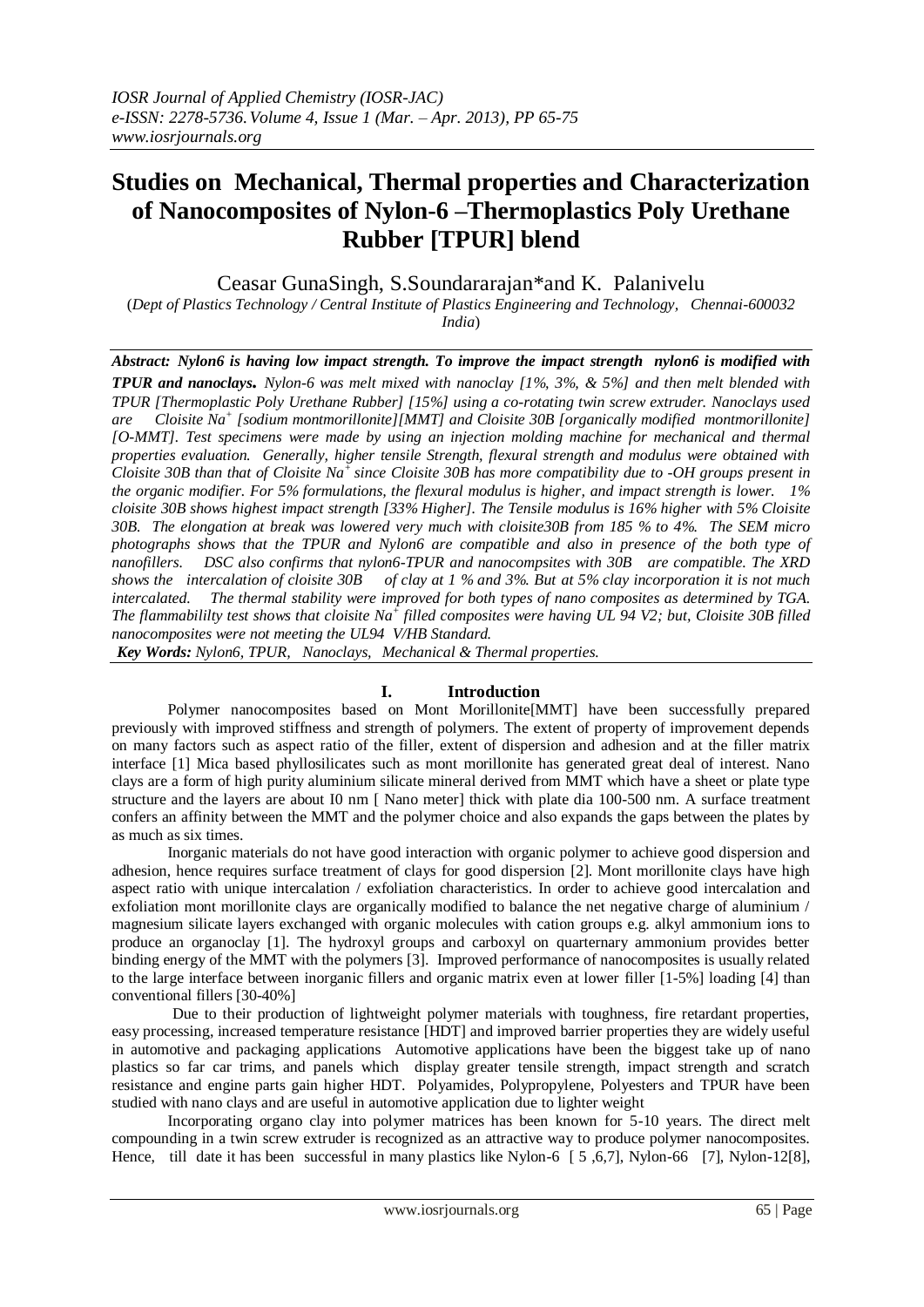PET [9], PBT[10], PC[11], PC/ABS[12], Nylon-6/ABS[13], PP[14], PMMA[15],Thermo plastic Poly Urethanes Rubber [TPUR][16] and Epoxy[17,18,19]. .

 Nylon-6/clay nanocomposites are usually more brittle than pure nylon-6, although dramatic improvement is observed in modulus, strength and heat resistance [6]. Some functional elastomers having good compatibility with nylon-6 such as maleic anhydride grafted ethylene propylene elastomer [EPR-graft MA] could be used to improve the toughness of nylon-6/clay nanocomposites [20]. Also Butadiene styrene vinyl pyridine fully vulcanized powdered rubber has good dispersion in nylon-6 due to it's good compatibility in nylon-6 [21]. Also Maleic anhydride graft polyethylene-octene elastomer was reported [22]. The Toughness and stiffness of nylon-6 unmodified nanoclays was improved by acrylate rubbers [23]

 In the present work TPUR has been used as rubber phase for nylon-6 modification and their nanocomposites with sodium Mont morillonite and organically modified mont morillonite are discussed.

 Nylon-6 has higher water absorption, lower electrical properties and good impact strength. TPUR [Thermoplastic polyurethane rubber] has lower water absorption [1/6 of nylon] [24] and higher electrical properties and better impact strength Both nylon and TPUR have lower melt viscosity and good process ability and similar chemical resistance. TPUR has excellent resistance to oxidation with ozone and oxygen which is lacking in conventional elastomers such as natural rubber or synthetic poly isoprene, poly butadiene, styrene butadiene rubber [SBR]

 The Polymer alloys and blends [PAB's] have been utilized in the plastics industries because of their unique and combination of characteristics. The PAB's provide improvement in impact strength, chemical resistance, flame resistance, heat distortion temperature[HDT] etc., and also lower cost [optimum] depending upon the type of the polymeric materials used in the PAB's. Hence many plastics alloys blend`s are commercially available. We have reported the blends of nylon-6 with TPUR in different proportions [25]

The nylon 6 – TPUR [85:15 wt %] blend will have optimum mechanical properties with better impact strength, lower water absorption and good electrical insulation properties. However the elastic modulus will be lowered, if nano filler is used [1%, 3% & 5%] the modulus will be improved along with good toughness. Hence, in this present study, our interest is to know the effect of nanofiller montmorillonite on the mechanical and thermal properties of nylon-6 TPUR blend [85:15%].

#### **II. Experimental**

#### **2.1 Materials**

The Nylon-6 used in this work  $AKULON^{\circ}$  K222D [DSM], TPUR was DESMOPAN<sup>®</sup> 345 [BAYER]. **In the TPUR, the base raw material is of Butane Diol for polyureathane polymerization, along with polyols and HMDI [Hexa Methylene Di Isocyante] for making hard segments and soft segments respectively for making TPUR.** The nano fillers used are sodium mont-morillonite [CLOISITE<sup>®</sup>Na<sup>+</sup>] and organically modified mont-morillonite [CLOISITE 30B] [Southern clay products Inc. USA].Nanoclays have high surface area and high purity [98-99%]. In the cloisite 30B it is surface modified and in the cloisite the surface is not modified. Various cloisite structures & data are given in the literature of Southern Clay Products [Web site: [WWW.Southern](http://www.southern/) Clay Products.com] USA. And also in the literature Ref [26], various O-MMT nanoclay's structures like cloisite 30B, 20A, 25A, 93A are given.

The unmodified Cloisite, [natural montmorillonite] has higher thermal stability upto 600 °C [27]. S.g. 2.86 gm/cc, Moisture content  $\leq$  2%, particle Size:  $\leq$  2  $\mu$  about 10%,  $\leq$  6  $\mu$  about 50%, and  $\leq$  13  $\mu$  about 40%.

 The organically modified clay [O-MMT] Cloisite 30B contains the organic modifier Methyl Tallow, bis 2 hydroxyl, quaternary ammonium products, 90 meq. with functional groups like –OH. S.g 1.98 gm/cc, Moisture content,  $\langle 20, 20 \rangle$ , particle Size: 2  $\mu$  about 10%,  $\langle -6 \mu \rangle$  about 50% and  $\langle -13 \mu \rangle$  about 40%

#### **2.2 Twin screw compounding and Test specimen preparation**

Nylon-6 was dried at 80  $^{\circ}$ C in an air circulated oven for 6 hrs before compounding. TPUR was dried at 110°C for 6hrs to remove the moisture due to hygroscopic nature of the nylon 6 and TPUR. Cloisite and Cloisite  $\degree$  30B were dried for 4hrs in the oven at 80 $\degree$ C to remove moisture.

 The direct melt blending was carried out in a co-rotating twin screw extruder [Berstorrf, Model ZE 25, FRG] Twin screw extruder Size: L/D ratio is 40:1, ram dia 25 mm, Screw RPM 450[max], Capacity 10-20 Kg / hour. Two methods were examined. In the first method, nylon-6, TPUR & filler were bag mixed and then extruded. In the second method, TPUR was introduced in the sixth zone [vent zone] using an additional hopper. The nylon–6 + nano clay were fed in the main hopper, partially melted,and the TPUR was introduced in the sixth zone. This second method gave better results than first method. PA6 can be processed at 235°C effectively, but TPUR could not be Compounded [and processed] at that temperature because the residence time is too long and TPUR will degrade and foaming will result during compounding. In the second procedure the residence time was reduced to half of that of nylon-6 and was about a minute and the materials are not foaming.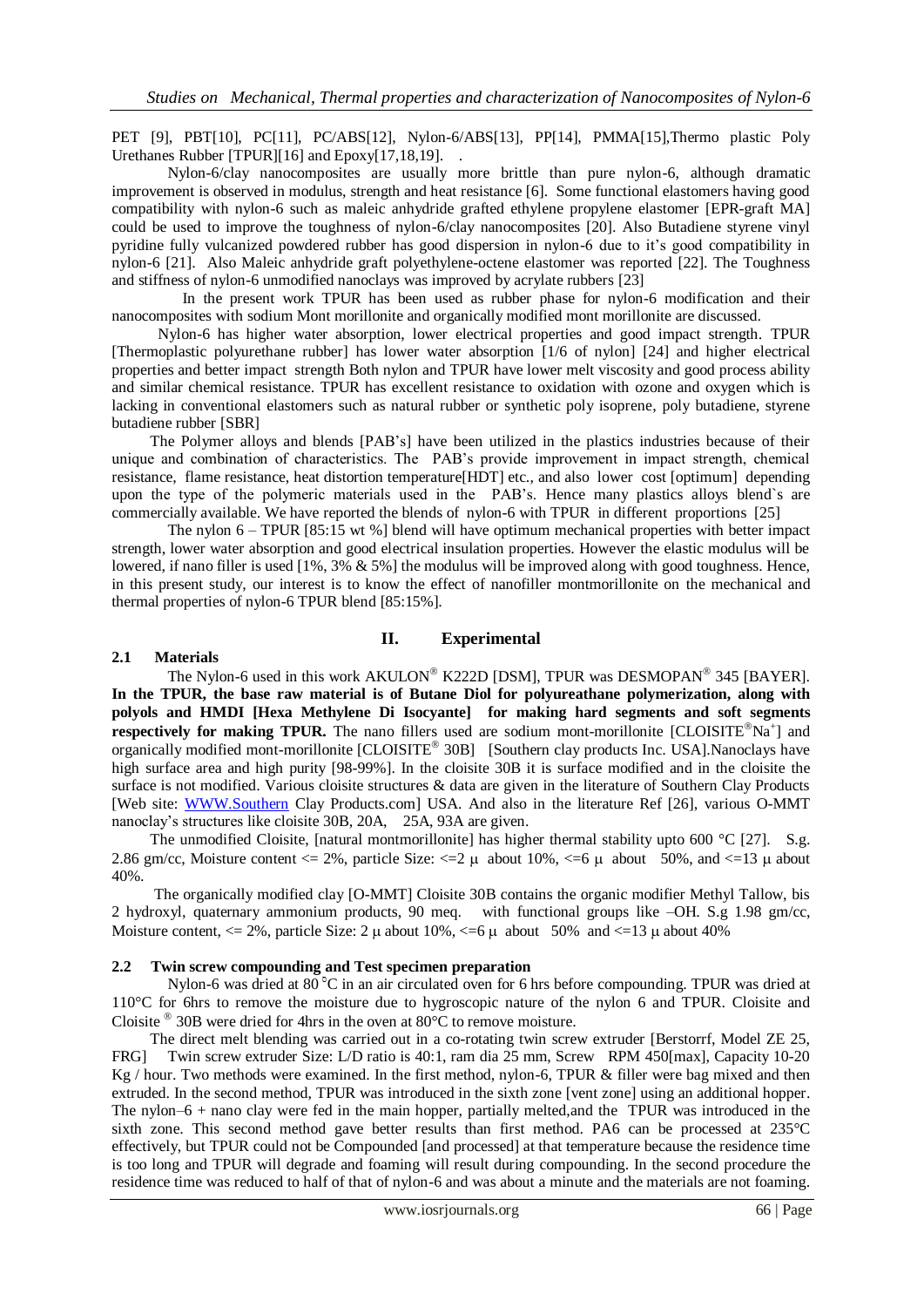The nylon6/TPUR blend composition was 85/15 by wt. %. Clay was added in the ratio 1%, 3%, and 5% by weight. The compounding temperature was in the range of 190°C – 230°C and screw rpm was 150-200. The extruded strands were passed through a water bath and then pelletized.

| Zone wise Temperatures are given below. |  |  |  |  |  |  |  |
|-----------------------------------------|--|--|--|--|--|--|--|
|-----------------------------------------|--|--|--|--|--|--|--|

| Zones 2 3 4 5 6 7 8 9 10 [Die]                |  |  |  |  |  |
|-----------------------------------------------|--|--|--|--|--|
| Temp [°C] 190 210 220 225 230 230 235 235 230 |  |  |  |  |  |

 The nano blends were further dried at 110°C before injection molding the test specimens for mechanical and thermal properties. SP 130 *windsor* Injection molding machine was used for the test specimen preparation. The process temperature range was 190-240 ºC **[Zones 1-5: 190, 220, 235, 235, 240 [nozzle]]** and the injection pressure was 75 MPa. For TPUR the temperature in barrel is 240 ºC that too in the nozzle zone only. Also the Number of zones are only 5 which is less than that of twin screw extruder which have 9 zones and long screw length. Hence barrel life / residence time is less. Hence TPUR rubber was not degraded and no colour change was taken place. But, after little long time TPUR may degrade and foam the test specimens.

#### **2.3 Testing and Characterization**

Tensile properties evaluation [ASTM D 638] was carried out on a UTM [universal testing machine] SHIMADOZU 50KN Shimadzu Corp., Tokyo. The flexural properties were performed as per ASTM 790 with an UTM Lloyd LR 100k U.K. The Rockwell hardness was carried out as per ASTM D785 using digital hardness tester RASN-E, FIL-INDIA. The notch impact strength [ASTM D 256] was performed using ATS FAAR impact tester, FRG, at room temperature. Fractured surfaces of the notched impact test specimen were studied using SEM [JEOL 200M]. X-ray diffraction studies were carried out on PAN Anatica equipment. DSC/ TGA were done using Perkin Elmer Pyris 1 TA instrument. TGA was done with 100 mg sample with heating rate 20 ºC /min in air atmosphere for all samples. DSC was done using at 10 deg C/min. Flammability test was carried out as per UL 94 Vertical burning standard.

#### **III. Results and discussion**

The Test results are shown in the Tables 1-5 and in Figures 1-9.

## **3.1 Mechanical Properties**

#### **3.1.1 Tensile Properties.**

As Nano clay concentration were increasing, the tensile strength  $\&$  tensile modulus were increasing [Table1 & 2 ]. In the case of Cloisit Na<sup>+</sup>, the 5% formulation has higher the tensile strength [Figure1] and modulus. In the case of Cloisite 30B, the 5% formulation has higher tensile strength and modulus [Table1] the elongation at break was decreasing in both cases but not brittle except for 5% cloisite 30B filled which has Eb as 4.14%. *i.e* Only for 5% closite 30B, the elongation at break[Eb] is lowered. For other formulations the Eb are more than 39%. Generally higher tensile modulus were obtained with Cloisite 30B than that of Cloisite Na<sup>+</sup> since Cloisite 30B has more compatibilty due to the polar interaction of the -OH groups present in the organic modifier.

| <b>Name</b>              | Max Force<br>kgf | <b>Max Stress</b><br>Kgf/cm <sup>2</sup> | Break strain % | <b>Elastic</b><br><b>Modulus</b><br>Kgf/cm <sup>2</sup> |
|--------------------------|------------------|------------------------------------------|----------------|---------------------------------------------------------|
| PA6                      | 245              | 600                                      | 29             | 21695                                                   |
| PA6+TPUR [85:15%]        | 158              | 454                                      | 185            | 15107                                                   |
| PA6+TPUR+Cloisite 30B 1% | 195              | 468                                      | 71.9           | 14294                                                   |
| PA6+TPUR+Cloisite 30B 3% | 205              | 496                                      | 39             | 15133                                                   |
| PA6+TPUR+Cloisite 30B 5% | 264              | 636                                      | 4.1            | 17585                                                   |

**Table 1 Tensile Properties of PA6 + TPUR + Cloisite 30B**

|  |  | Table 2 Tensile Properties of PA6+ TPUR+Cloisite Na+ |
|--|--|------------------------------------------------------|
|--|--|------------------------------------------------------|

| <b>Name</b>                    | Max Force kgf | <b>Max Stress</b><br>Kgf/cm2 | Break strain % | <b>Elastic Modulus</b><br>Kgf/cm2 |
|--------------------------------|---------------|------------------------------|----------------|-----------------------------------|
| PA6+TPUR+Cloisite Na+<br>$1\%$ | 192.0         | 461                          | 79             | 8336                              |
| PA6+TPUR+Cloisite Na+<br>3%    | 193.8         | 466                          | 76             | 11561                             |
| PA6+TPUR+Cloisite Na+<br>5%    | 217.1         | 522                          | 52             | 11617                             |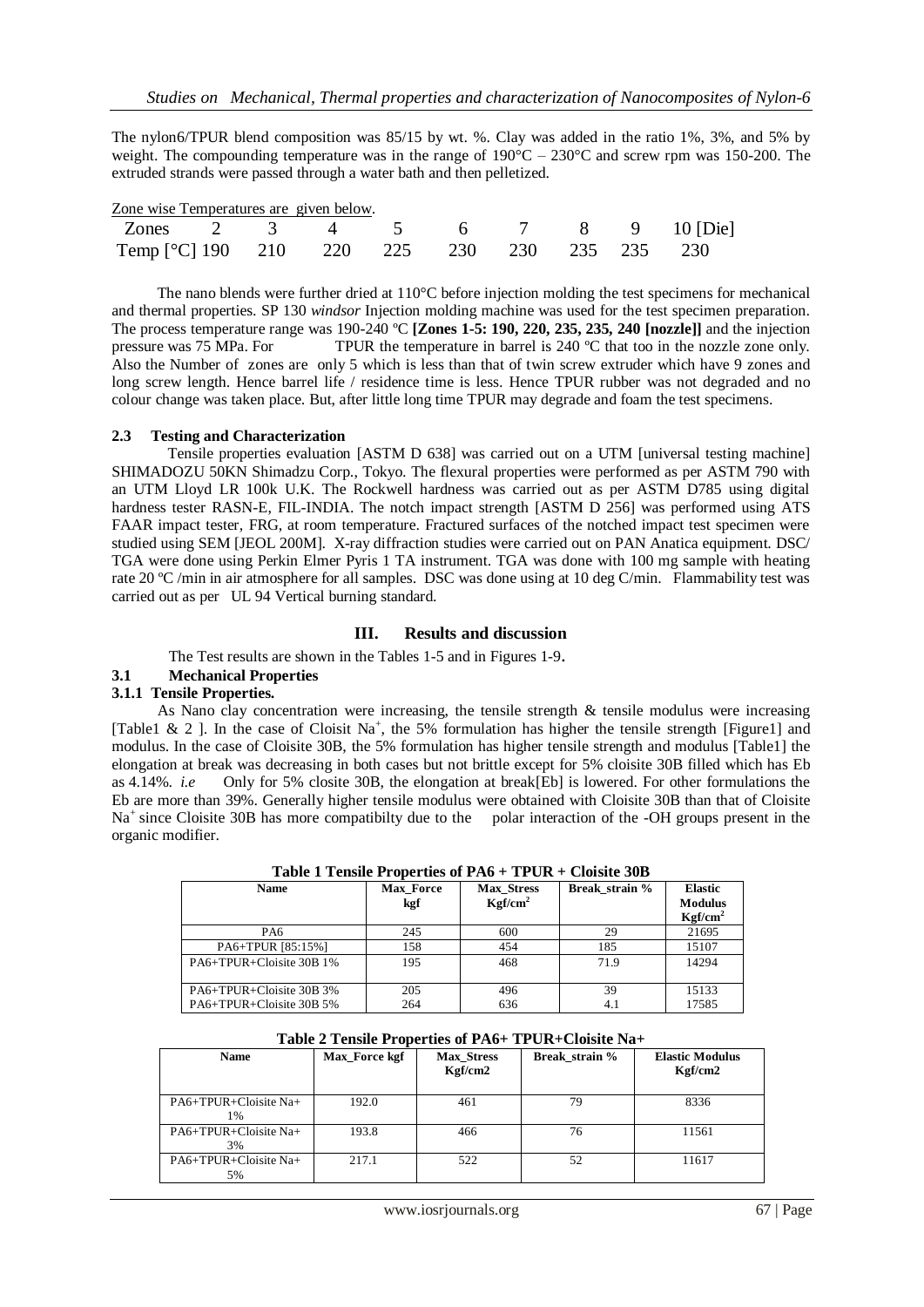

## **3.1.2 Flexural Properties & hardness.**

The flexural strength and modulus [Fig 2] were increasing as the clay concentration was increasing. The rigidity was increasing hence the above trend was obtained. The results were shown in the Table 3. Higher flexural modulus were obtained in the case of Cloisite 30B than that of closite Na<sup>+</sup>. Similarly the hardness was increasing in both types of nanocomposites.



**Table 3 : Flexural properties and Hardness of PA6 + TPUR with cloisiteNa+ and cloisite 30B**

| <b>Name</b>         | <b>Flexural strength</b><br>Kg/cm <sup>2</sup> | <b>Flexural modulus</b><br>Kg/cm <sup>2</sup> | <b>Rockwell hardness</b> |  |  |  |  |
|---------------------|------------------------------------------------|-----------------------------------------------|--------------------------|--|--|--|--|
| Cloisite Na+        |                                                |                                               |                          |  |  |  |  |
| 1%                  | 420                                            | 11800                                         | 75                       |  |  |  |  |
| 3%                  | 443                                            | 12666                                         | 78                       |  |  |  |  |
| 5%                  | 557                                            | 14900                                         | 87                       |  |  |  |  |
| <b>Cloisite 30B</b> |                                                |                                               |                          |  |  |  |  |
| 1%                  | 500                                            | 14433                                         | 81                       |  |  |  |  |
| 3%                  | 510                                            | 14800                                         | 85                       |  |  |  |  |
| 5%                  | 608                                            | 18800                                         | 95                       |  |  |  |  |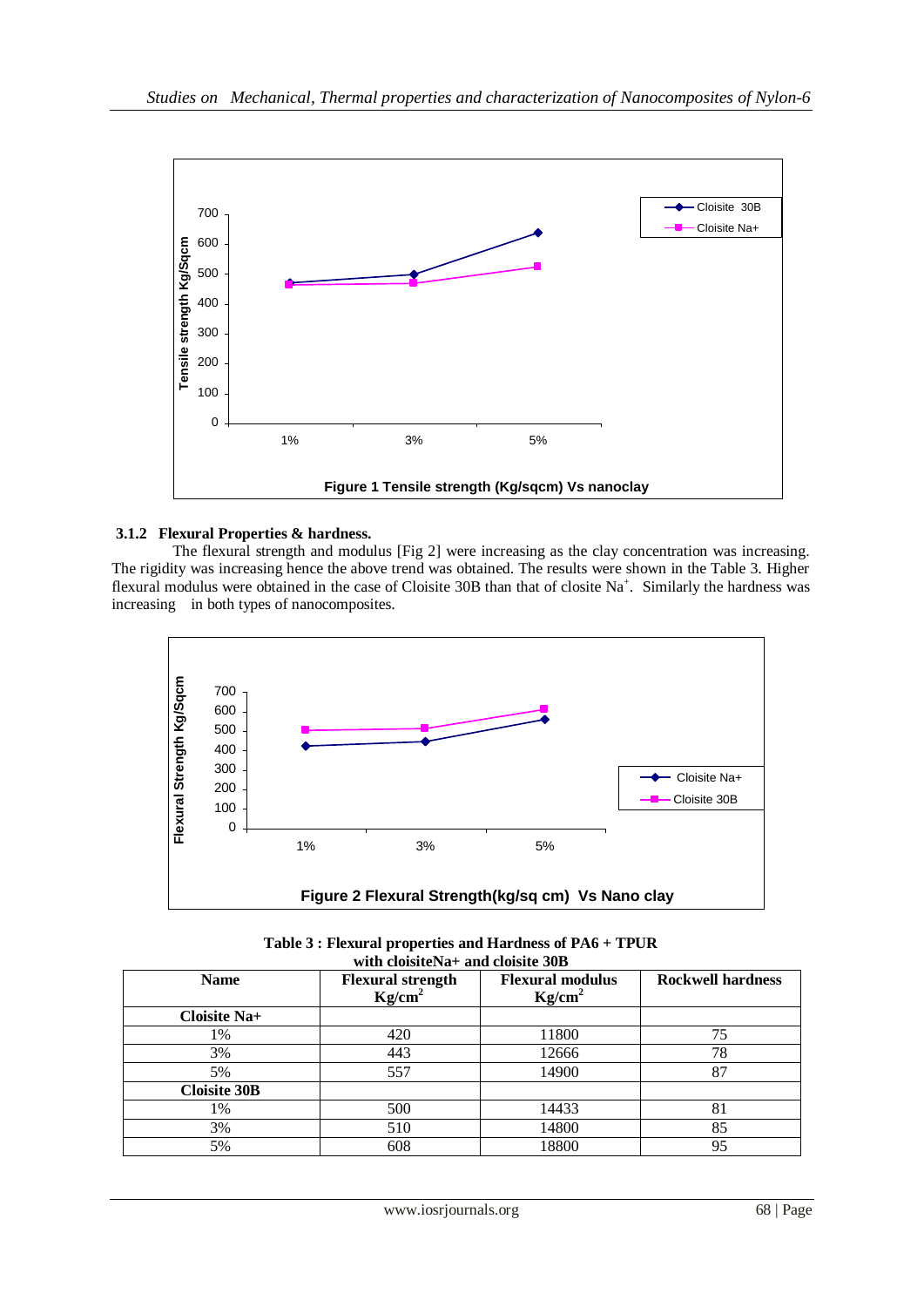## **3.1.3 Impact properties**

 The Nylon6-TPUR [85:15wt %] was in good compatibility due to the polar functional groups present in these polymers. The izod impact strength of nylon was improved from 4.50 Kg-cm/cm to 11.41 Kg-cm/cm when TPUR was added. In the case of Cloisite  $Na^+$ , due to the nano filler intercalation and toughening notched izod impact strength was increased for 1% and 3% and then lowered for 5% due to more rigidity [Table 4]. In the case of Cloisite 30B the impact was improved for 1% due to Intercalation and toughening and also due to the-OH functional groups interaction with both amide groups and isocyanate groups; but lowered for 3% & 5% since more interaction leads to higher rigidity and hence hardness and flexural modulus were higher and hence impact strength were little lowered [Table 4] [Fig3].

| NVIONO/ LPUK BIENA WIIN NANOIIIIET                                                                                                                                                                                                                                                                                                 |              |                     |  |  |  |
|------------------------------------------------------------------------------------------------------------------------------------------------------------------------------------------------------------------------------------------------------------------------------------------------------------------------------------|--------------|---------------------|--|--|--|
| <b>Sample Name</b>                                                                                                                                                                                                                                                                                                                 | Cloisite Na+ | <b>Cloisite 30B</b> |  |  |  |
| 0%                                                                                                                                                                                                                                                                                                                                 | 11.41        | 11.41               |  |  |  |
| $\frac{0}{6}$                                                                                                                                                                                                                                                                                                                      | 12.14        | 15.19               |  |  |  |
| 3%                                                                                                                                                                                                                                                                                                                                 | 14.43        | 10.86               |  |  |  |
| 5%                                                                                                                                                                                                                                                                                                                                 | 2.39         | 10.82               |  |  |  |
| $\mathbf{M}$ $\mathbf{1}$ $\mathbf{2}$ $\mathbf{4}$ $\mathbf{5}$ $\mathbf{0}$ $\mathbf{1}$ $\mathbf{5}$ $\mathbf{5}$ $\mathbf{1}$ $\mathbf{5}$ $\mathbf{1}$ $\mathbf{5}$ $\mathbf{1}$ $\mathbf{5}$ $\mathbf{1}$ $\mathbf{5}$ $\mathbf{1}$ $\mathbf{5}$ $\mathbf{1}$ $\mathbf{5}$ $\mathbf{1}$ $\mathbf{5}$ $\mathbf{1}$ $\mathbf{$ |              |                     |  |  |  |

| Table 4 Izod impact strength values [Kg-cm/cm] of |
|---------------------------------------------------|
| <b>Nylon6/TPUR Blend with Nanofiller</b>          |

Also, these values are higher than that of nylon6. Hence, super tough materials were obtained with optimum mechanical properties. The Impact strength was increased, in presence of nanoclay due to fine dispersion and leads to intercalation and toughening. i.e. When tensile strength and flexural strength & flexural modulus and Hardness were increased even at low filler loading about 1-3% with nanoclay the impact strength values are higher.



When tensile strength & flexural strength are increasing, the impact strength should be decreasing with conventional fillers like Calcium Carbonate. But in the case of nanoclays, due to intercalation, toughening takes place, hence even though the tensile strength, flexural strength & flexural modulus and hardness were increasing, the impact strength are not lowered much. So, It is higher for 1% 30B clay, and 1%, 3% and 5% **Na<sup>+</sup>** clay. Only with 3% and 5% 30B Clay due to much hardness and flexural modulus, the impact strength was slightly little lower than that of Nylon6-TPUR [85:15%]. This is due interaction of polar groups like OH groups of 30B nanoclay modifier with Nylon6 / TPUR functional groups like COOH, OH**.** Impact strength was decreasing along with increasing of flexural & Tensile strength because of clay intercalation. It was reported in Nylon 12, Impact strength decreased linearly by about 25 % as the clay loading increased [up to 5 wt %], indicating an embrittlement due to clay addition. The embrittling effect may be due to the weak interfacial adhesion between the clay platelets and the polymer matrix [28] the maximum toughness at a clay conc. of 5wt% is also reported for Nylon6-PS blends [29]. Ductility tends to reduced at higher filler loading [30]. Hence impact strength decreases.

Nylon-6: 4.50 Kg-cm/cm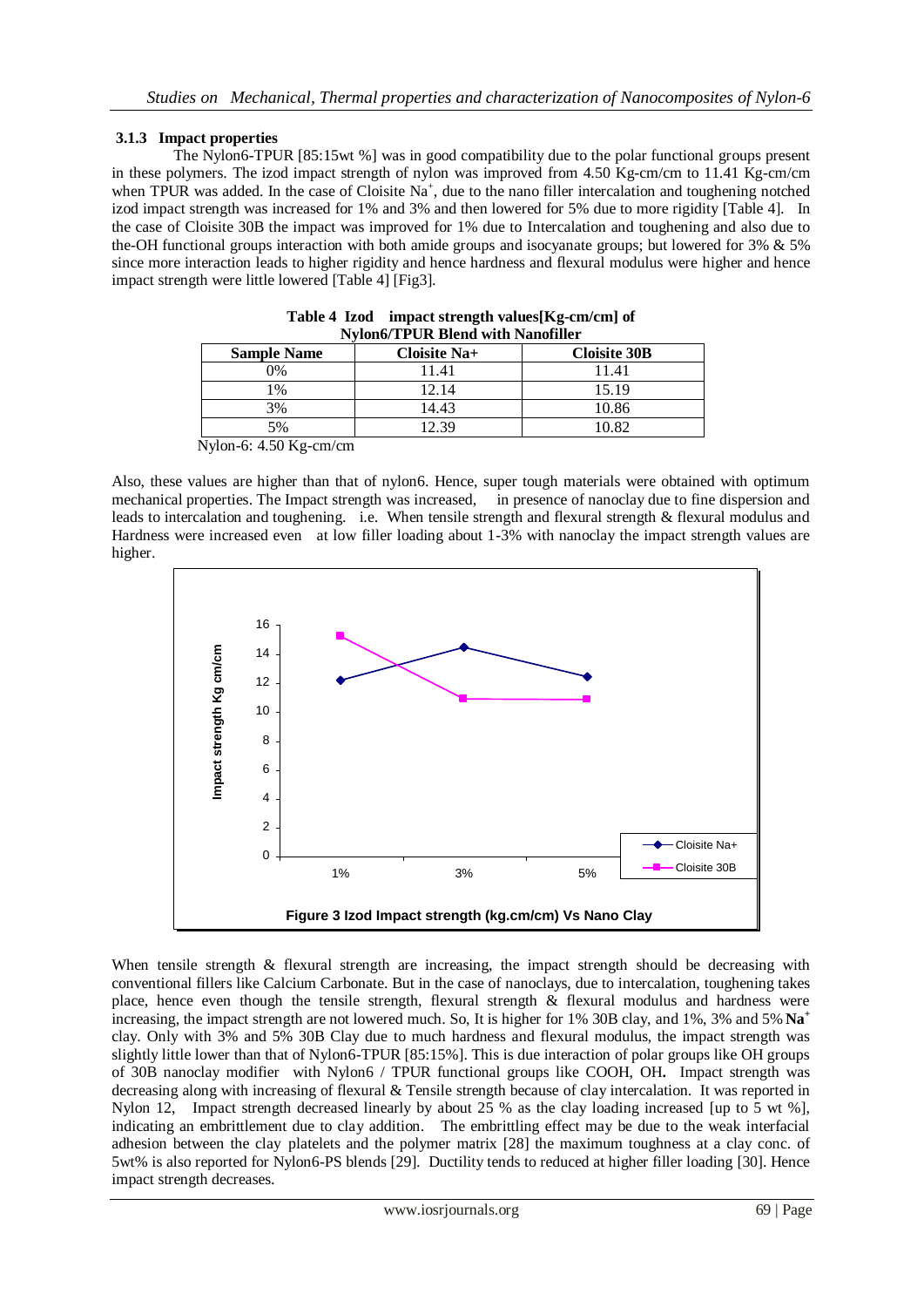# **3.2 Morphology [SEM, DSC AND X-RAY Diffraction]**

# **3.2.1 SEM [Scanning Electron Microscopy]**

The SEM microphotograph shows good compatibility of the TPUR with Nylon 6 Fig [4] and of both cloisite Na<sup>+</sup> and 30B at all concentrations in Nylon6-TPUR [Fig 4a-5b]. At 5% level the nanofiller may be saturated. In the



**Figure 4 SEM of PA6 + TPUR**



**Figure 4a SEM of PA6 + TPU with 3% CLOISITE N**

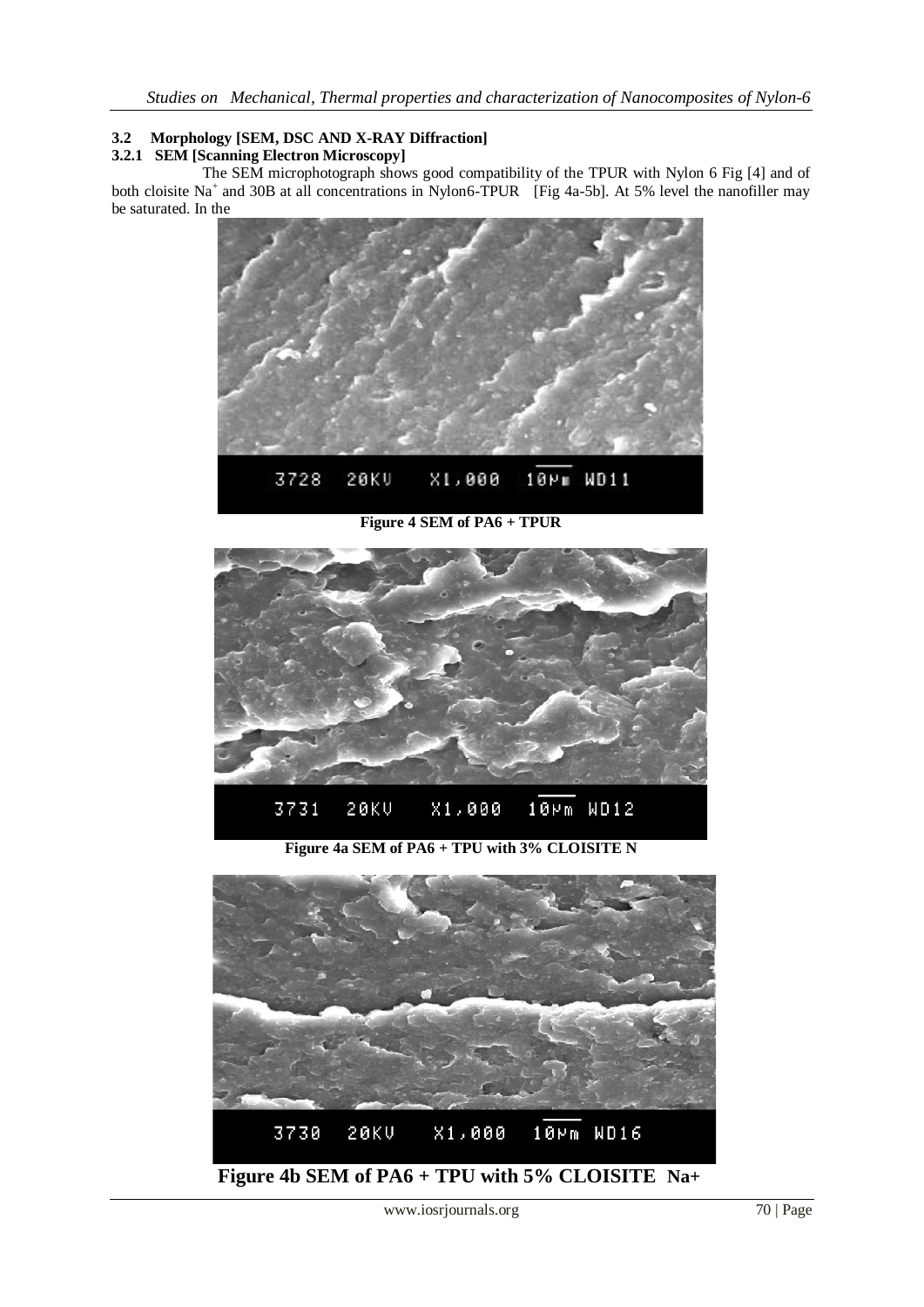

 **Figure 5a SEM of PA6 + TPU with 3% CLOISITE 30B**



**Figure 5b SEM of PA6 + TPU with 5% CLOISITE 30B**

case of 3% cloisite Na<sup>+</sup>, due to good dispersibility of the nano clay the impact strength was improved further than that of Nylon6-TPUR blend. Similarly, in the case of cloisite 30B, at 1% concentration the toughness was further improved. But for 3% & 5% it was litte lowered but not much varied from Nylon6-TPUR blend hence, the polymers were compatible with both type of nano clay fillers. DSC- Tg of TPU Rubber is about -35 ºC due to polyols soft segments. We have also done this DSC below 30 ºC [Room temperature]. SEM is given also as evidence. TPU is dispersed well in Nylon 6 matrix which contains the nanoclays. Because TPUR is not remaining as rubber balls like structures as a separate phases in the SEM figures. Hence, TPUR in nylon 6 nanoclay is a co-continuous phase and hence fully compatible.

## **3.2.2 DSC [ Differential Scanning Calorimeter]**

 Since we have used only one composition of Nylon6 with TPUR 85:15 wt%, we have not used Rheological property [MFI] for knowing compatibility. However, we used the DSC, for knowing compatibility of this composition only.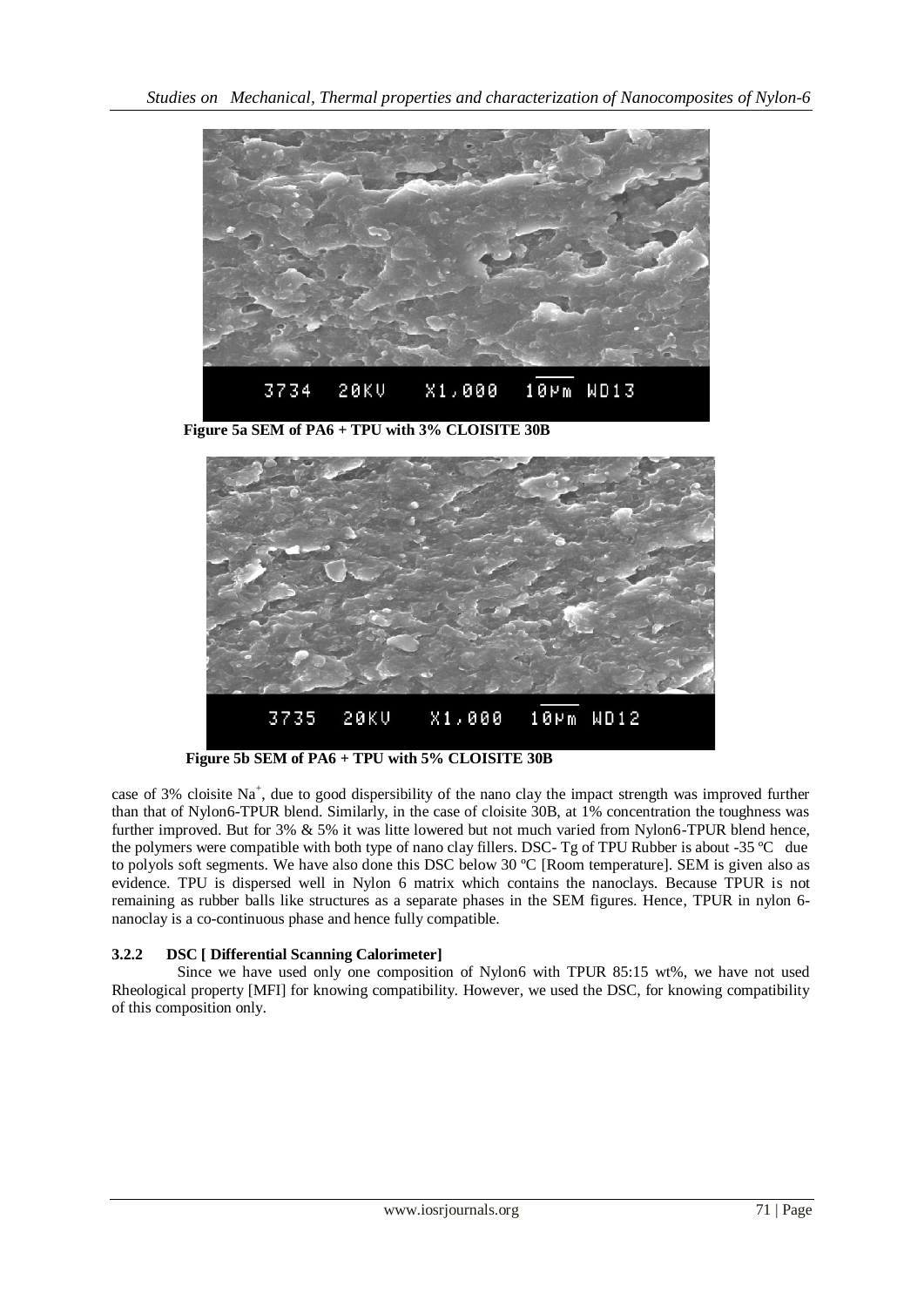

**Figure 6 DSC thermograms of Nylon6-TPU blends with Nanoclays cloisite Na<sup>+</sup> and 30B**

 From DSC results we ascertained that, the Nylon6-TPUR is to be compatible and are like Polymer Alloys at this composition. The Tg of nylon6 was reported in the literature as 52-53 C [31,32] and dry nylon6 was found to be 60 -65 C by DMA analysis as reported by DSM Netherlands for Akulon K222D. The Tg of TPUR [Butane diol and Hexa methylene di isocyanate] was reported in the literature as -39 °C to -44 °C [33]. The peaks at 37.5 to 45 °C indicates that Nylon6 –TPUR [85:15 wt %] is misible and compatible. Lik alloy in presence of nanoclay Na<sup>+</sup> 5% and 1% [Fig 6]. The peaks are slightly at higher temp for 3% Na<sup>+</sup> and 3 % 30B clay. However, the Polymers are compatible.

#### **3.2.3 X-RAY Diffraction**

The XRD were taken for all formulations. The XRD [Fig 7] shows the intercalation of CLOISITE 30B at 1%, 3% and 5% clay incorporation. In the XRD diagram, the peaks have different 2 the values for the nanocomposites due to intercalation of the nanostructures. Hence, 2 the differs [greater] than that of Cloisite 30B. So The XRD is the clear indication of intercalation of clay platelets happening in PA6 and TPUR matrix.



**Figure 7 : XRD of Cloisite 30B , 1% , 3% and 5% cloisite 30B filled Nylon6-TPUR blend**

The nano filler is intercalated in the Nylon-6 matrix during melt blending before reaching the sixth zone. When TPUR was introduced in the sixth zone the nano particles may not be exfoliated much form nylon6 or partly again intercalated to the amorphous TPUR polymer segments. Hence the above trend may be observed. If further clay concentration will increased the tensile strength & flexural modulus may increase but the impact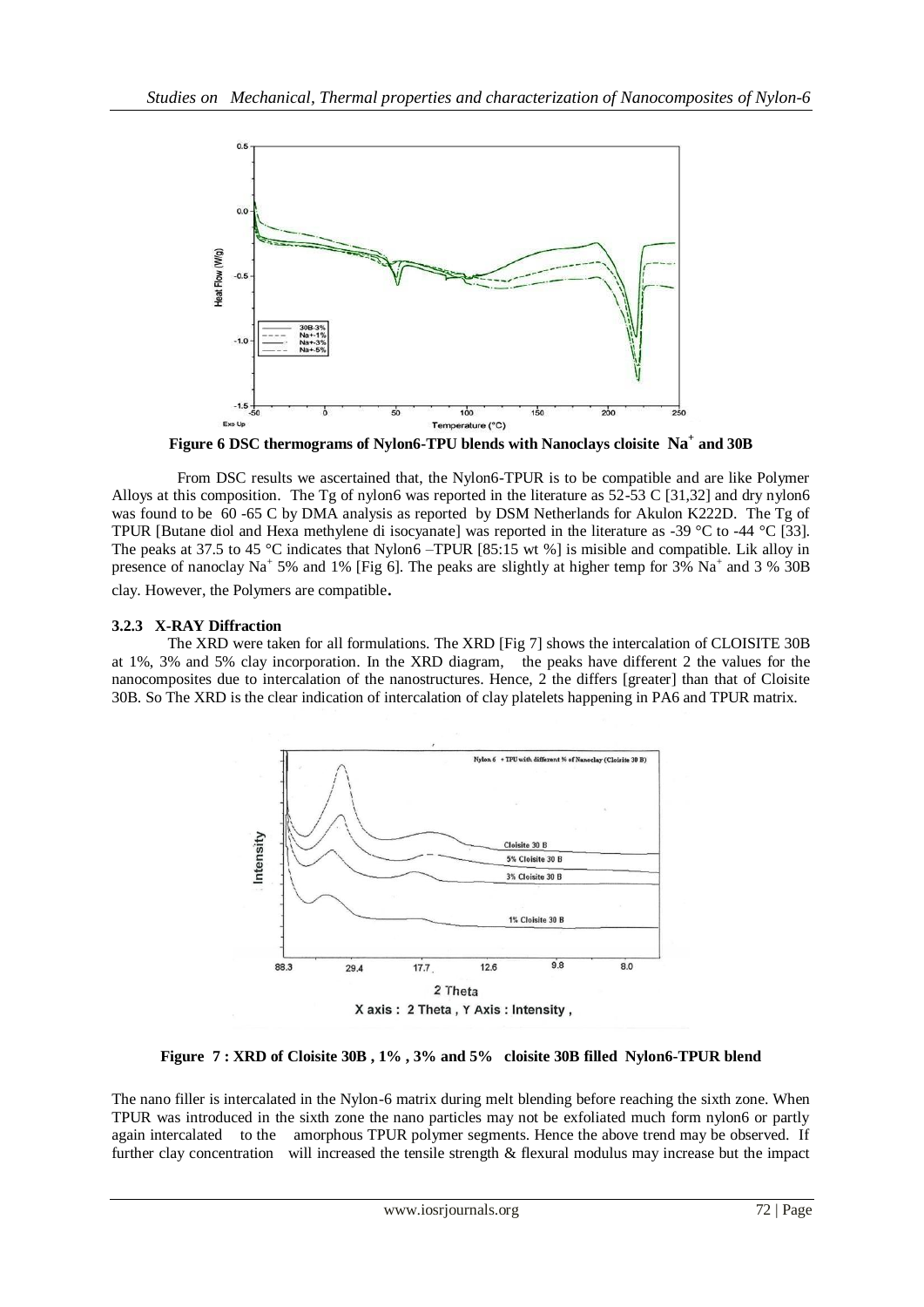strength will be drastically reduced due to saturation of the nanoclay concentration. Hence optimum nanoclay was used.

The unit for 2 theta is Degree. The d spacing in cloisite  $30B$  is 18.5 Å [Amstrong] as reported by Southern clay Products Inc [USA]. Due to intercalation the peak positions were shifted in the Nano composites of Nylon6-TPUR when compared to 30B nanoclay the wave length of X-ray used in the equipment is not known. However, it may in the range of 0.02 -100 Å units. We have taken the XRD in the Wide Angle XRD Spectrum [WAXS] with 0-90 degree angle and may be with very high Voltage gradient.



## **3.4 TGA [Thermo Gravimetric Analysis]**

Figure 8 Thermo gravimetric analysis of Nylon 6-TPUR with Cloisite  $Na<sup>+</sup>$ 



Figure 9 Thermo gravimetric analysis of Nylon 6-TPUR with Cloisite 30B

 From the TGA study the thermal stability was evaluated. We have taken TGA. All the thermograms are included in figures 8 and 9. The test results are also shown in the Table 5. The thermal stability was improved due to the inorganic nature of the nanoclays. Higher Thermal stability was achieved with 5%  $Na<sup>+</sup>$  and with 1% 30B. In the case of cloisite 30B due to the organic nature of the 0020 modifiers the thermal stability is not much improved. Initially the  $Na<sup>+</sup>$  ions in presence of moisture may form NaOH which may catalyse the thermal degradation / depolymerization at a faster rate. Hence for Nylon 6-TPUR with 1% & 3% Na-MMT, the initial degradation temp is less than that of Nylon6-TPUR blend with 1% cloisite 30B The thermal stability of the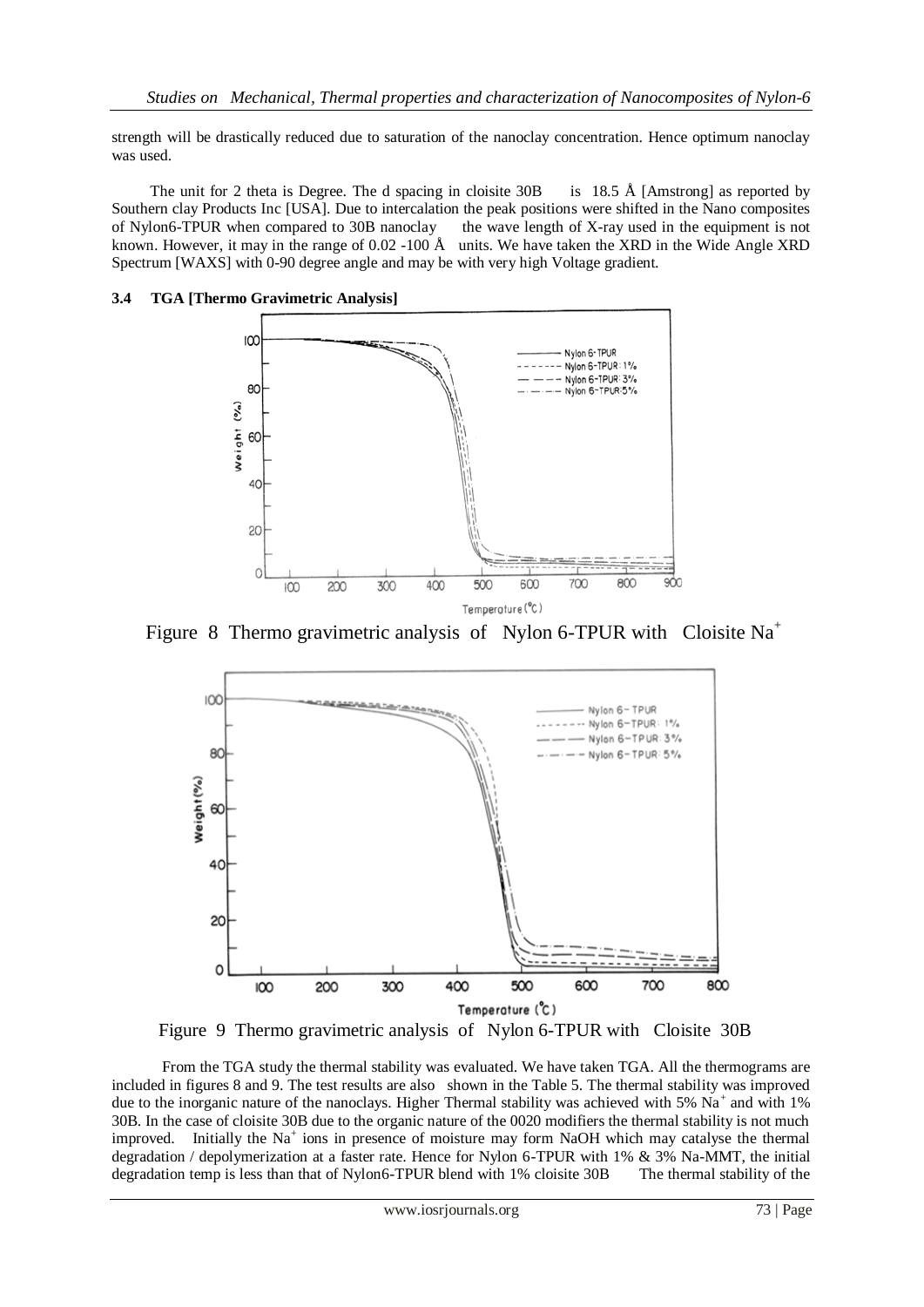organoclay is determined by the thermal stability of the onium ion treatment. It is reported in the literature that the TGA curve for Cloisite® 20A and Cloisite® 15A show the onset of decomposition begins above 200°C for the onium ion [here NH4<sup>+</sup> type] on montmorillonite. However, the onset temperature does not consider the kinetic of decomposition and do not have data on the kinetics of the onium ion decomposition. Taking into consideration of the thermal stability of the organoclay, extrusion is still an acceptable process to make many nanocomposites

| Material            | Temperature ° C |         |         | of<br><b>On</b><br>set | Weight    |
|---------------------|-----------------|---------|---------|------------------------|-----------|
|                     | 10%             | 50%     | 90%     | Degradation            | Remaining |
|                     | wt loss         | wt loss | wt loss | $^{\circ}$ C           | %         |
| $PA6 + TPUR$        | 370             | 460     | 490     | 390                    | 90        |
|                     |                 |         |         |                        |           |
| Cloisite $Na+$      |                 |         |         |                        |           |
| $PA6 + TPIIR + 1\%$ | 370             | 460     | 490     | 437                    | 92.2      |
| $PA6 + TPUR + 3\%$  | 380             | 460     | 490     | 406                    | 94.4      |
| $PA6 + TPUR + 5\%$  | 425             | 465     | 525     | 429                    | 99.9      |
| Cloisite 30B        |                 |         |         |                        |           |
| $PA6 + TPUR + 1\%$  | 430             | 470     | 480     | 430                    | 90.0      |
| $PA6 + TPUR + 3\%$  | 400             | 465     | 490     | 400                    | 90.0      |
| $PA6 + TPUR + 5\%$  | 415             | 470     | 510     | 419                    | 93.6      |

 **Table 5 :** Thermogravimetric Analysis of Nylon6/TPUR Blend with Nanofillers

 More details about the Thermal stability of modified nanoclays are given in the book [34]. Also in this book intercalation and exfoliation [dispersion] are explained at page 68-70 [35].

## **3.5 Flammabilty**

The UL-94 vertical flammability test indicates that UL 94 V-2 was obtained with Na<sup>+</sup> Nano clay. The TPUR in the Nylon 6 makes the material dripping and making the cotton to catch fire. Hence V-2 results were obtained. However, the test specimen ceases the fire within 10 seconds. But, in the case of 30B clay the test specimens are burning upto the holding clamp with dripping and making the cotton to catch fire. The organic modifier may make the nanocomposites more flammable.

The flammability can be improved by the use of Mg  $[OH]_2$  (in between silicate layers) or Al [OH]3. (ATH), flame retardants. It is reported that the MMT [Unmodified] is more thermally stable up to 600°C than O-MMT [Organically modified montmorillonite] nanoclays due to onium ions [NH<sub>4</sub><sup>+</sup>] [27]. Hence, since thermal stability was better in MMT, the flame resisitance was better in  $Na<sup>+</sup>$  Nano clay.

 The nylon 6 – TPUR [85:15 wt %] blend will have optimum mechanical properties with better impact strength, lower water absorption and good electrical insulation properties. Both these polymers have polar functional groups, which may interact like allaphanate linkage [36] at normal temp and thermally labile at processing temperature and hence good compatibility will be present without any compatibilizer. However, the elastic modulus will be lowered. So, nano filler is used [1%, 3% & 5%] to improve the modulus along with good toughness. Hence, super tough materials can be made using nanoclays with nylon-TPUR Blends.

## **IV. Conclusion**

As Nano clay concentration increases, the tensile strength, tensile modulus, flexural strength and modulus were increasing. The elongation at break decreases. Optimum mechanical properties were obtained with 5% Cloisite Na<sup>+</sup> and 5% Cloisite 30B filled nylon6-TPUR blends i.e higher tensile strength and flexural modulus with medium impact strength than that of nylon6-TPUR blend. Generally the Cloisite 30 B provides higher tensile and flexural properties. 1% cloisite 30B shows highest impact strength. DSC thermograms and the SEM micro photographs shows the nylon6-TPUR blend is compatible and also in presence of the Nanofillers the nylon6-TPUR blends were compatible The XRD shows the intercalation of Cloisite 30B & Na<sup>+</sup> at 1%, and 3 %. But at 5% clay incorporation it is not much intercalated. Because the peaks were shifted more for 1% and 3% than that of 5%filled cloisite 30 B.The Thermal stability were improved for both types of nano composites.

The closites Na<sup>+</sup> filled composites were having UL 94 V-2 But Cloisite 30B filled composites were not meeting the UL94 Vertical burning Standard. If further clay concentration will increased, the tensile strength & flexural modulus may increase but the impact strength will be drastically reduced.